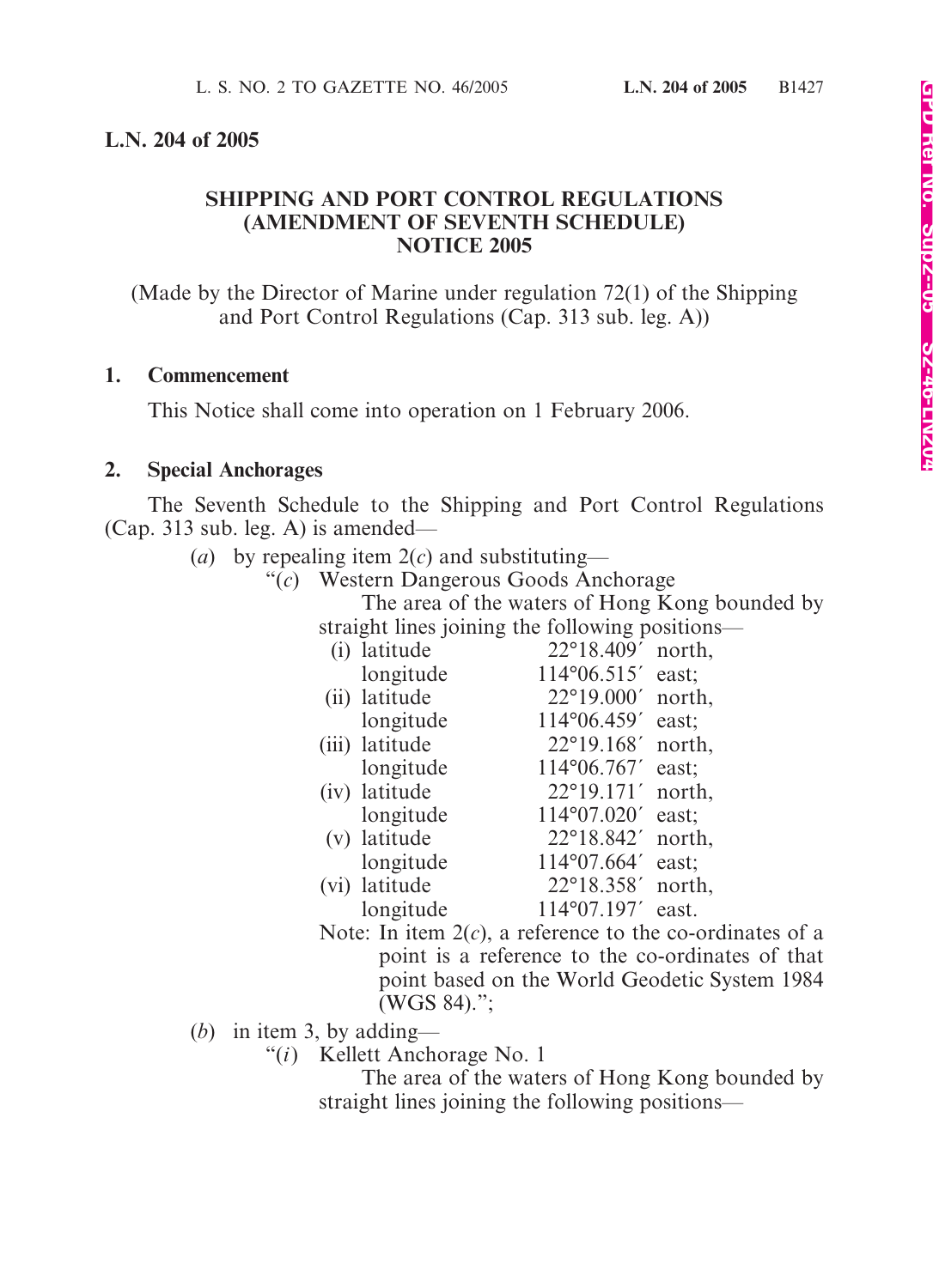| (i) latitude   | $22^{\circ}17.825'$ north, |       |
|----------------|----------------------------|-------|
| longitude      | 114°05.964' east;          |       |
| (ii) latitude  | 22°18.339' north,          |       |
| longitude      | 114°06.449′ east;          |       |
| (iii) latitude | $22^{\circ}17.901'$ north, |       |
| longitude      | 114°06.478'                | east; |
| (iv) latitude  | 22°17.389' north,          |       |
| longitude      | 114°06.221′ east.          |       |
|                |                            |       |

Note: In item 3(*i*), a reference to the co-ordinates of a point is a reference to the co-ordinates of that point based on the World Geodetic System 1984 (WGS 84).

( *j*) Kellett Anchorage No. 2

The area of the waters of Hong Kong bounded by straight lines joining the following positions—

| (i) latitude   | 22°18.358'  | north, |
|----------------|-------------|--------|
| longitude      | 114°07.197' | east;  |
| (ii) latitude  | 22°18.625   | north, |
| longitude      | 114°07.455' | east;  |
| (iii) latitude | 22°17.859'  | north, |
| longitude      | 114°08.089' | east;  |
| (iv) latitude  | 22°17.934'  | north, |
| longitude      | 114°08.414' | east;  |
| (v) latitude   | 22°17.692'  | north, |
| longitude      | 114°08.614' | east;  |
| (vi) latitude  | 22°17.434'  | north, |
| longitude      | 114°07.503' | east.  |

Note: In item 3( *j*), a reference to the co-ordinates of a point is a reference to the co-ordinates of that point based on the World Geodetic System 1984 (WGS 84).

## (*k*) Kellett Anchorage No. 3

The area of the waters of Hong Kong bounded by straight lines joining the following positions—

| (i) latitude   | 22°18.625' north,          |  |
|----------------|----------------------------|--|
| longitude      | 114°07.455' east;          |  |
| (ii) latitude  | $22^{\circ}18.842'$ north, |  |
| longitude      | 114°07.664' east;          |  |
| (iii) latitude | 22°17.934' north,          |  |
| longitude      | 114°08.414' east;          |  |
| (iv) latitude  | 22°17.859' north,          |  |
| longitude      | 114°08.089' east.          |  |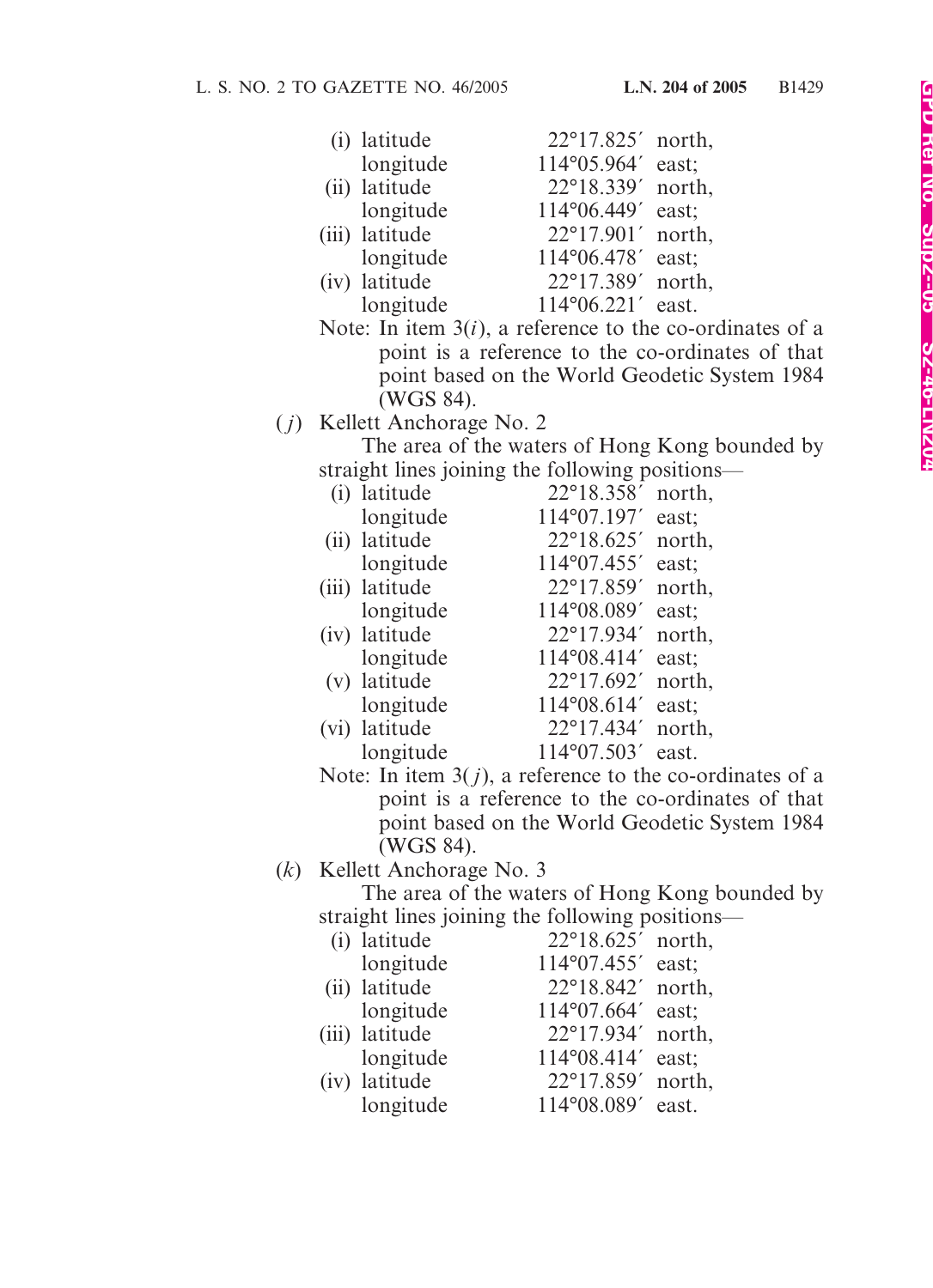- Note: In item  $3(k)$ , a reference to the co-ordinates of a point is a reference to the co-ordinates of that point based on the World Geodetic System 1984 (WGS 84).
- (*l*) Sham Shui Kok Anchorage No. 1 The area of the waters of Hong Kong bounded by

| straight lines joining the following positions— |                |                     |        |
|-------------------------------------------------|----------------|---------------------|--------|
|                                                 | (i) latitude   | 22°19.455' north,   |        |
|                                                 | longitude      | 113°58.569' east;   |        |
|                                                 | (ii) latitude  | 22°19.515' north,   |        |
|                                                 | longitude      | 113°59.202'         | east;  |
|                                                 | (iii) latitude | 22°19.185'          | north, |
|                                                 | longitude      | 113°59.371'         | east;  |
|                                                 | (iv) latitude  | $22^{\circ}19.140'$ | north, |
|                                                 | longitude      | 113°58.619'         | east.  |
|                                                 |                |                     |        |

- Note: In item 3(*l*), a reference to the co-ordinates of a point is a reference to the co-ordinates of that point based on the World Geodetic System 1984 (WGS 84).
- (*m*) Sham Shui Kok Anchorage No. 2

The area of the waters of Hong Kong bounded by straight lines joining the following positions—

| (i) latitude   | 22°19.528' north,          |  |
|----------------|----------------------------|--|
| longitude      | 113°59.268' east;          |  |
| (ii) latitude  | $22^{\circ}19.673'$ north, |  |
| longitude      | 113°59.634' east;          |  |
| (iii) latitude | 22°19.355' north,          |  |
| longitude      | 113°59.692' east;          |  |
| (iv) latitude  | 22°19.227' north,          |  |
| longitude      | 113°59.427' east.          |  |
|                |                            |  |

Note: In item 3(*m*), a reference to the co-ordinates of a point is a reference to the co-ordinates of that point based on the World Geodetic System 1984 (WGS 84).".

## S. Y. TSUI Director of Marine

11 November 2005